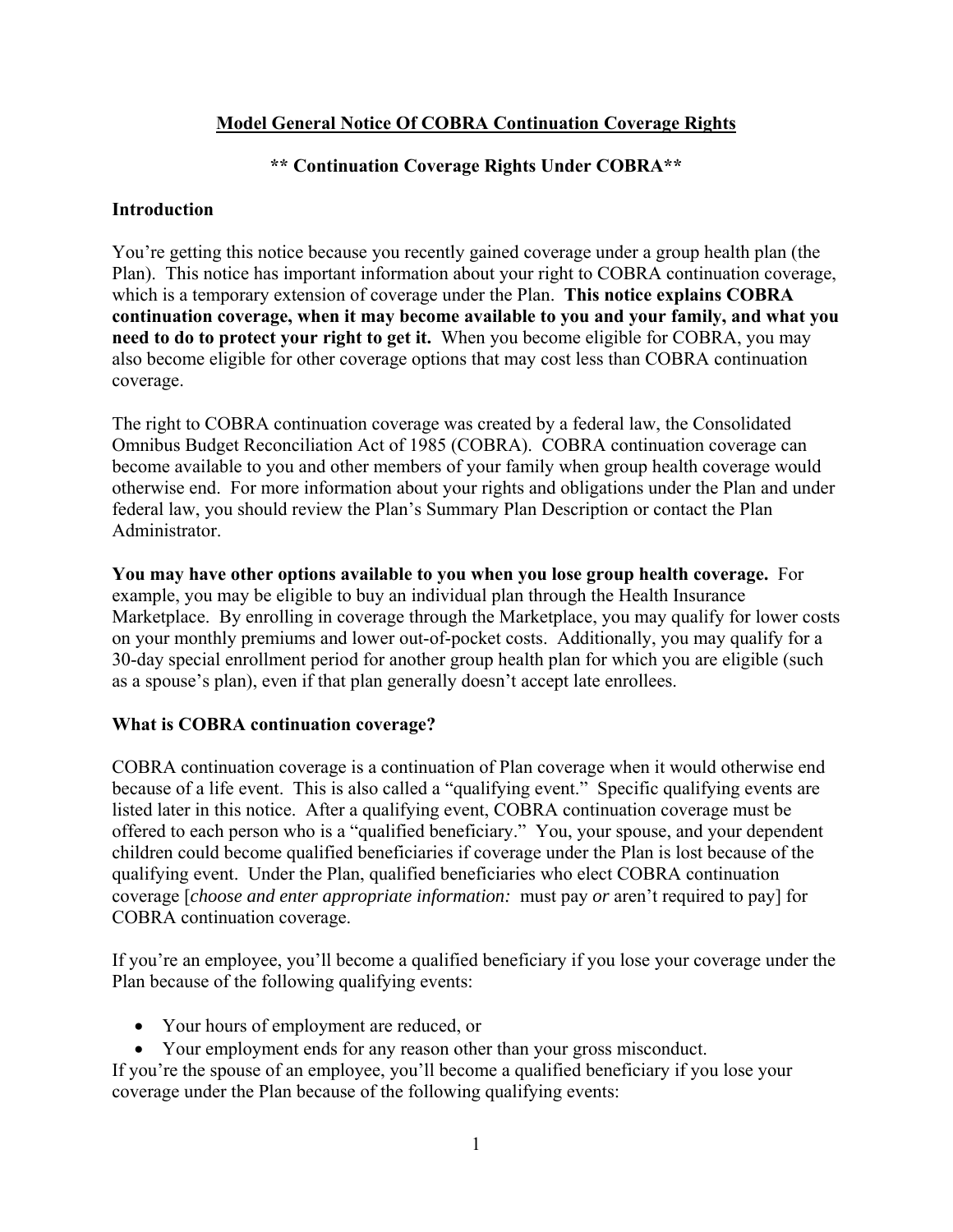- Your spouse dies;
- Your spouse's hours of employment are reduced;
- Your spouse's employment ends for any reason other than his or her gross misconduct;
- Your spouse becomes entitled to Medicare benefits (under Part A, Part B, or both); or
- You become divorced or legally separated from your spouse.

Your dependent children will become qualified beneficiaries if they lose coverage under the Plan because of the following qualifying events:

- The parent-employee dies;
- The parent-employee's hours of employment are reduced;
- The parent-employee's employment ends for any reason other than his or her gross misconduct;
- The parent-employee becomes entitled to Medicare benefits (Part A, Part B, or both);
- The parents become divorced or legally separated; or
- The child stops being eligible for coverage under the Plan as a "dependent child."

# **When is COBRA continuation coverage available?**

The Plan will offer COBRA continuation coverage to qualified beneficiaries only after the Plan Administrator has been notified that a qualifying event has occurred. The employer must notify the Plan Administrator of the following qualifying events:

- The end of employment or reduction of hours of employment;
- Death of the employee;
- The employee's becoming entitled to Medicare benefits (under Part A, Part B, or both).

**For all other qualifying events (divorce or legal separation of the employee and spouse or a dependent child's losing eligibility for coverage as a dependent child), you must notify the Plan Administrator within 60 days [***or enter longer period permitted under the terms of the Plan***] after the qualifying event occurs. You must provide this notice to: [***Enter name of appropriate party***].****[***Add description of any additional Plan procedures for this notice, including a description of any required information or documentation.***]** 

# **How is COBRA continuation coverage provided?**

Once the Plan Administrator receives notice that a qualifying event has occurred, COBRA continuation coverage will be offered to each of the qualified beneficiaries. Each qualified beneficiary will have an independent right to elect COBRA continuation coverage. Covered employees may elect COBRA continuation coverage on behalf of their spouses, and parents may elect COBRA continuation coverage on behalf of their children.

COBRA continuation coverage is a temporary continuation of coverage that generally lasts for 18 months due to employment termination or reduction of hours of work. Certain qualifying events, or a second qualifying event during the initial period of coverage, may permit a beneficiary to receive a maximum of 36 months of coverage.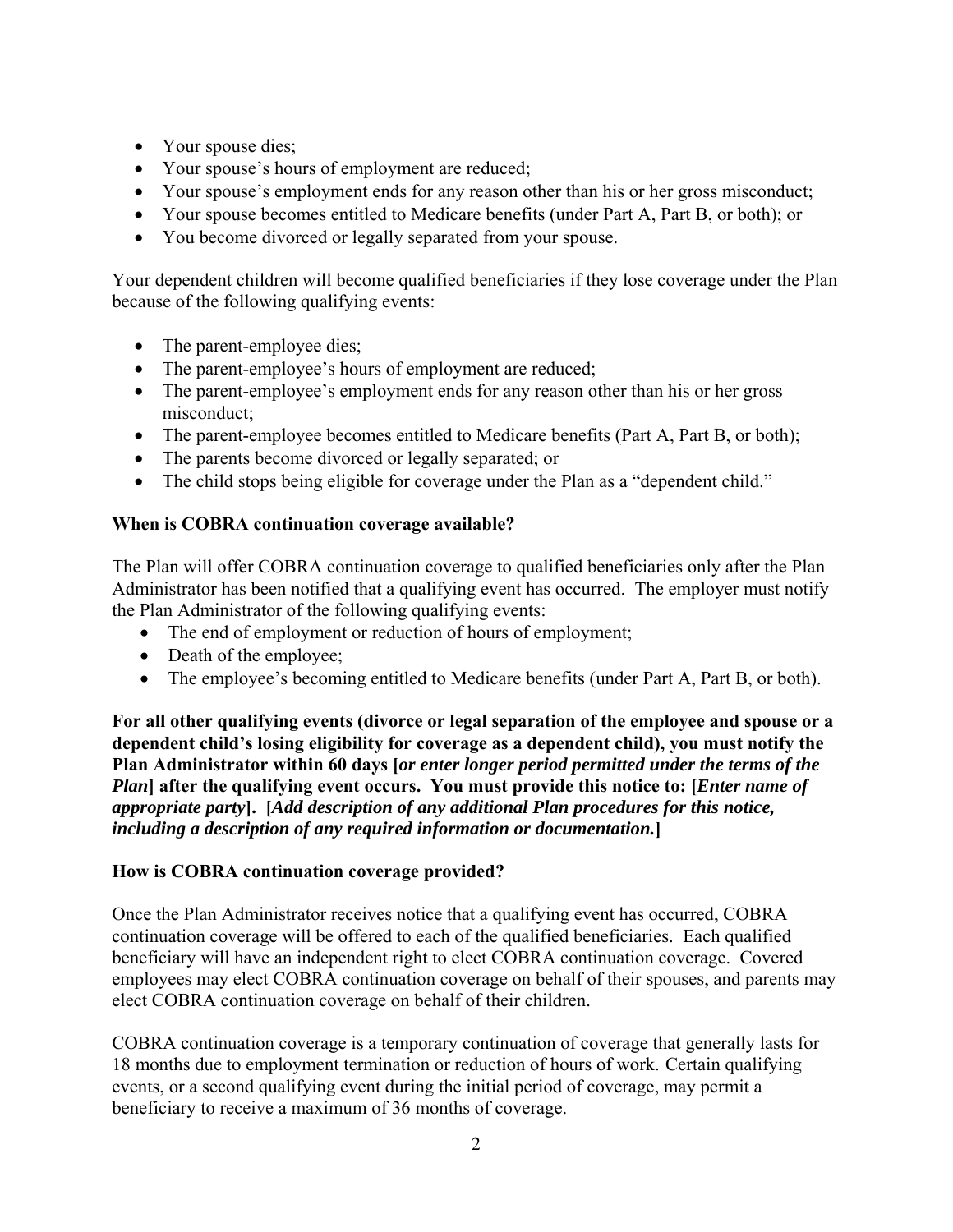There are also ways in which this 18-month period of COBRA continuation coverage can be extended:

### *Disability extension of 18-month period of COBRA continuation coverage*

If you or anyone in your family covered under the Plan is determined by Social Security to be disabled and you notify the Plan Administrator in a timely fashion, you and your entire family may be entitled to get up to an additional 11 months of COBRA continuation coverage, for a maximum of 29 months. The disability would have to have started at some time before the 60th day of COBRA continuation coverage and must last at least until the end of the 18-month period of COBRA continuation coverage.

## *Second qualifying event extension of 18-month period of continuation coverage*

If your family experiences another qualifying event during the 18 months of COBRA continuation coverage, the spouse and dependent children in your family can get up to 18 additional months of COBRA continuation coverage, for a maximum of 36 months, if the Plan is properly notified about the second qualifying event. This extension may be available to the spouse and any dependent children getting COBRA continuation coverage if the employee or former employee dies; becomes entitled to Medicare benefits (under Part A, Part B, or both); gets divorced or legally separated; or if the dependent child stops being eligible under the Plan as a dependent child. This extension is only available if the second qualifying event would have caused the spouse or dependent child to lose coverage under the Plan had the first qualifying event not occurred.

### **Are there other coverage options besides COBRA Continuation Coverage?**

Yes. Instead of enrolling in COBRA continuation coverage, there may be other coverage options for you and your family through the Health Insurance Marketplace, Medicaid, or other group health plan coverage options (such as a spouse's plan) through what is called a "special enrollment period." Some of these options may cost less than COBRA continuation coverage. You can learn more about many of these options at www.healthcare.gov.

# **If you have questions**

Questions concerning your Plan or your COBRA continuation coverage rights should be addressed to the contact or contacts identified below. For more information about your rights under the Employee Retirement Income Security Act (ERISA), including COBRA, the Patient Protection and Affordable Care Act, and other laws affecting group health plans, contact the nearest Regional or District Office of the U.S. Department of Labor's Employee Benefits Security Administration (EBSA) in your area or visit www.dol.gov/ebsa. (Addresses and phone numbers of Regional and District EBSA Offices are available through EBSA's website.) For more information about the Marketplace, visit www.HealthCare.gov.